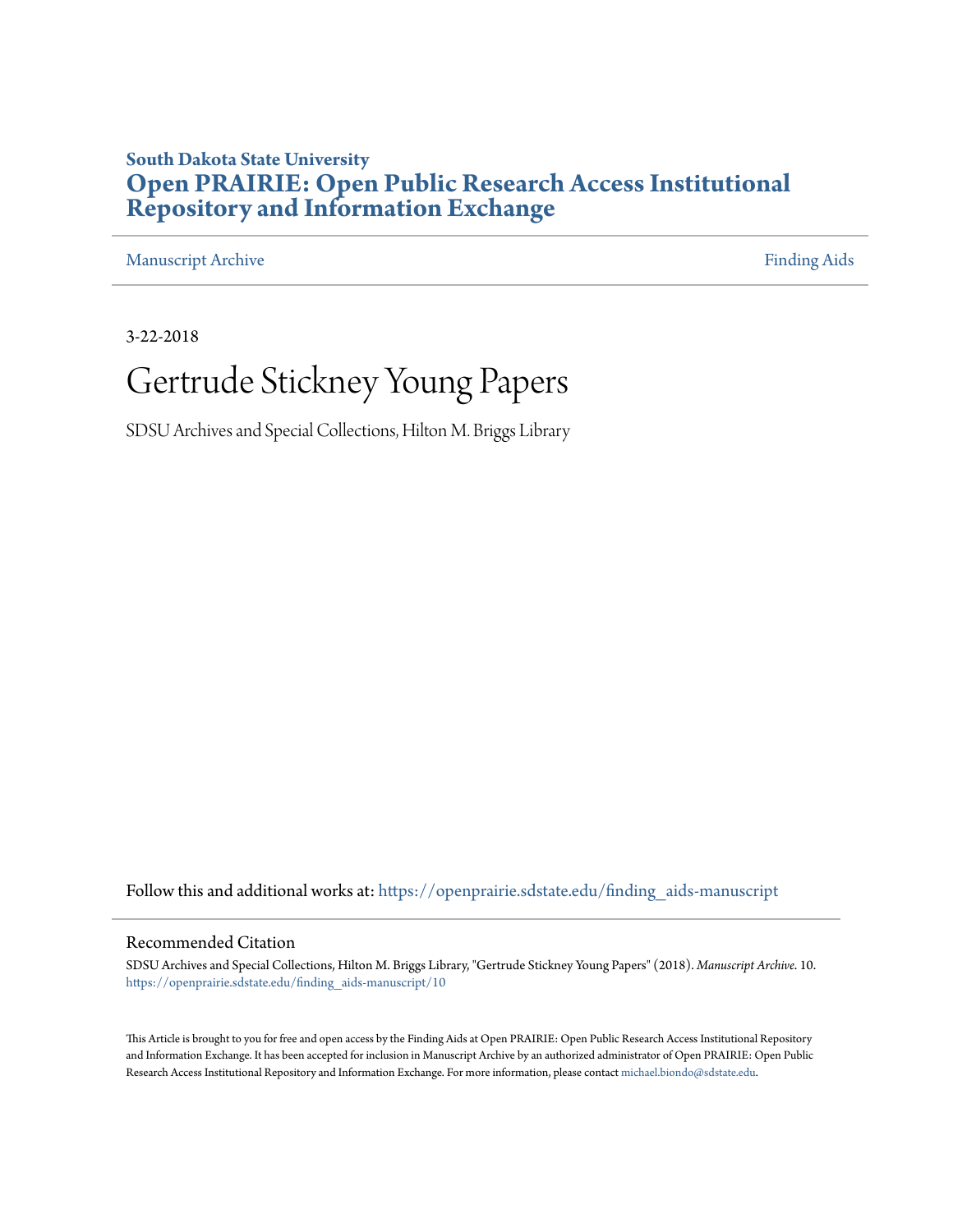# Gertrude Stickney Young papers

### Finding Aid

South Dakota State University Archives and Special Collections Briggs Library (SBL) Room 241 Box 2114 1300 North Campus Drive Brookings, SD 57007 Phone: 605-688-5094 Email: [arcrefs@sdstate.edu](mailto:arcrefs@sdstate.edu)

## **Collection Summary**

*Identifier*

MA 8

*Title*

Gertrude Stickney Young papers

*Creator*

Gertrude Stickney Young

#### *Dates*

1929-1965

#### *Extent*

0.21 linear feet -- 1 small document case

#### Language

English

#### *Repository*

South Dakota State University Archives and Special Collections, Hilton M. Briggs Library, Brookings, South Dakota.

#### *Access note*

This collection is open to researchers without restrictions. The materials in the Archives do not circulate and may be used in-house only.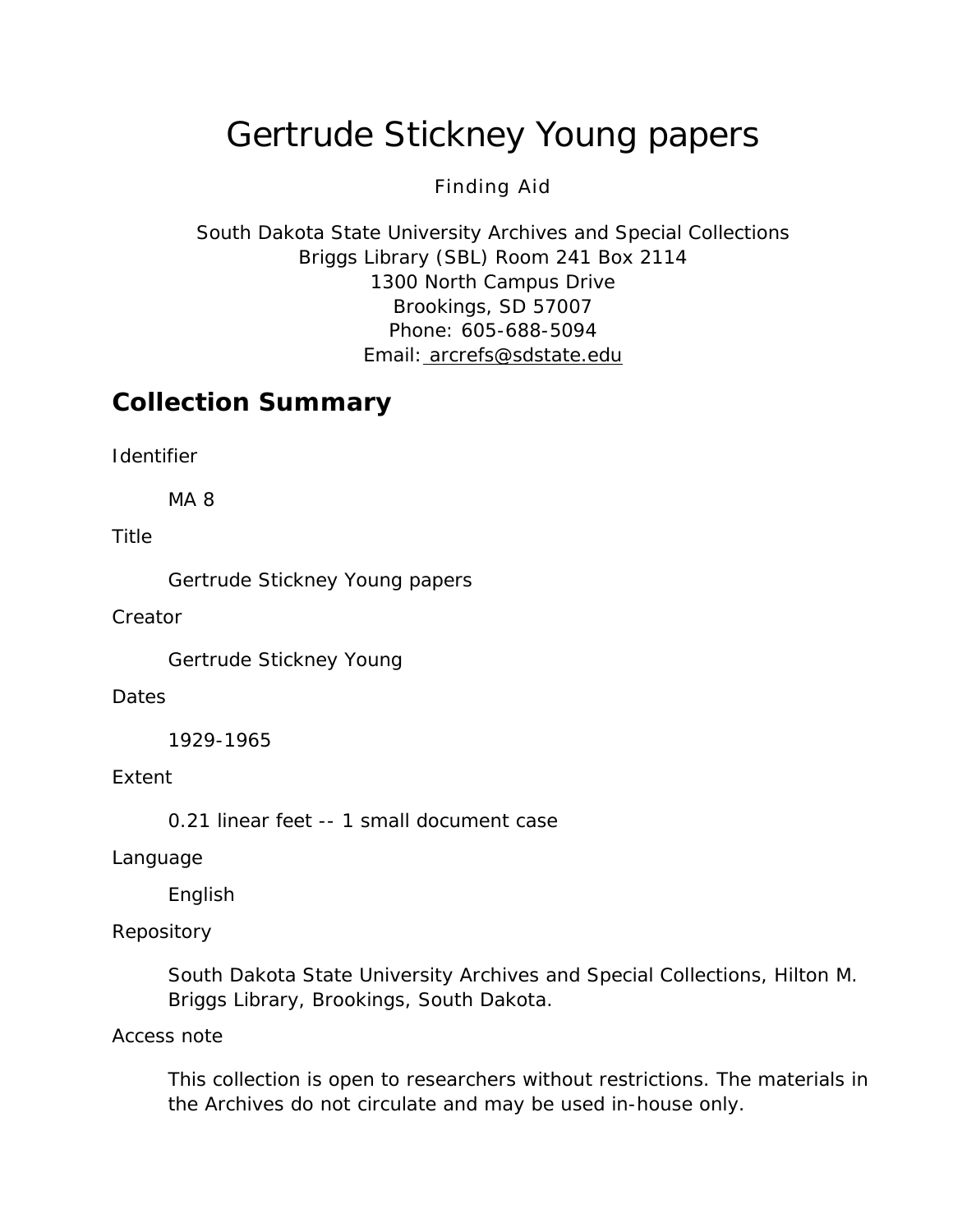### *Preferred Citation*

*Name of item*. Gertrude Stickney Young papers. MA 8. South Dakota State University Archives and Special Collections, Hilton M. Briggs Library, Brookings, South Dakota.

### *Abstract*

Gertrude Stickney Young was a professor of history at South Dakota State College from 1907 to 1942 and a writer of historical sketches of South Dakota. This collection of her papers is composed of manuscripts, correspondence and other personal material.

# **Biographical Note**

Gertrude Stickney Young was born in Sioux Falls, Dakota Territory, September 14, 1883 to Emma and Sutton Young. Sutton Young was the first speaker of the house in South Dakota legislature. After attending numerous schools, she received her bachelor's degree from the University of Wisconsin in 1960. She later attended Cornell University, University of Chicago, and the University of California. Young was on the faculty of South Dakota State University from 1907-1942, where she was reportedly a very popular instructor. Following her promotion to Professor Emeritus in 1942, she spent much of her time writing historical sketches of South Dakota, some titles including: South Dakota; An appreciation, and Dakota Again. Many of these were published privately and are now available in many libraries across South Dakota.

Among her civic contributions, Gertrude was the first president of the Brookings Branch of the American Association of University Women, a leader in the Faculty Women's Club, the Woman's Club of Brookings and various other organizations in the Brookings area and in South Dakota.

Gertrude Stickney Young died in January, 1965.

# **Contents Note**

This collection is composed of some manuscripts of Gertrude Young, including material relating to the history of the history department at South Dakota State University. Also included are some Christmas cards featuring artwork of Ada Caldwell, a close association of Young. Newspaper clippings, miscellaneous certificates, and some correspondence round out the collection.

# **Bibliography**

Ada B. Caldwell ; a tribute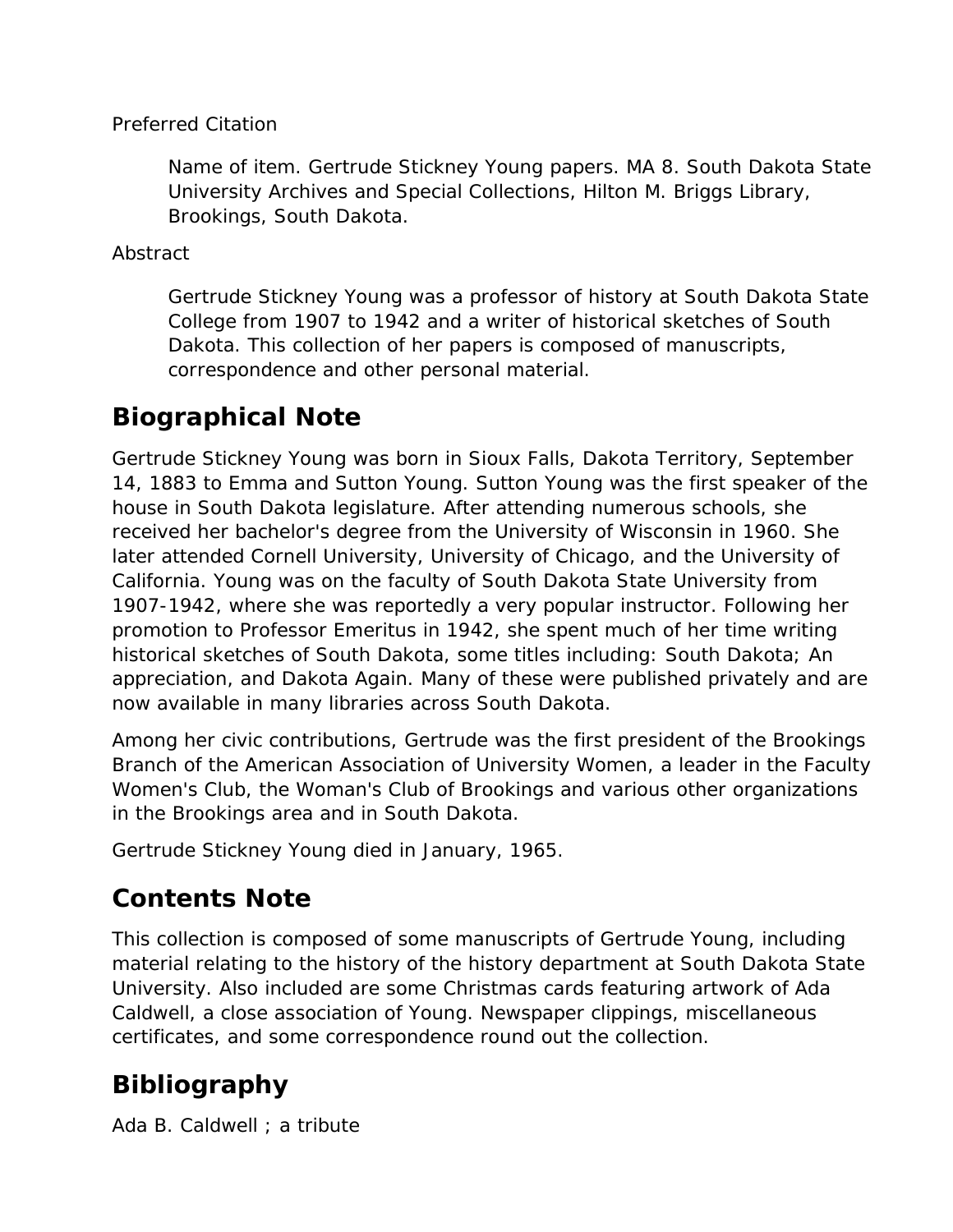Brookings, S.D., Privately published, 1940. Call number: SD Collection: ND237.C19 A3

And there were these Brookings, S.D., Privately printed, 1958. Call number: SD Collection: F651.Y63

Dakota again Brookings, S.D., G.S. Young, 1950. Call number: SD Collection: F651.Y61

Dr. Frederick A. Stafford in Dakota, 1884-1922 Brookings, S.D., G. S. Young, 1954. Call number: SD Collection: F651.Y62

Glimpses of South Dakota State College 1957 Call number: Archives: S537.S6 Y68 1957

The journal of a missionary to the Yankton Sioux: 1875-1902 Pierre, S.D. : South Dakota State Historical Society, 1958. Call number: SD Collection: F646.S6 v.29 1958

The Mennonites in South Dakota Pierre, S.D., South Dakota Historical Society, 1921. Call number: [SD Collection: F646.S6 v. 10 1920

The sea and the land and the sky  $[s.1.: s.n., 19--?].$ Call number: SD Collection: F651.5.Y68

South Dakota, an appreciation Brookings, S.D. : [Young] 1944. Call number: SD Collection: F651.Y6

St. Paul's Episcopal Church, Brookings, South Dakota, 1893-1947 Brookings, S.D.? " s.n., 1947. Call number: SD Collection: BX5980.B76 S3

William Joshua Cleveland, 1845-1910 S.l. : s.n., [1961?] Call number: SD Collection: BX5995.C55 Y6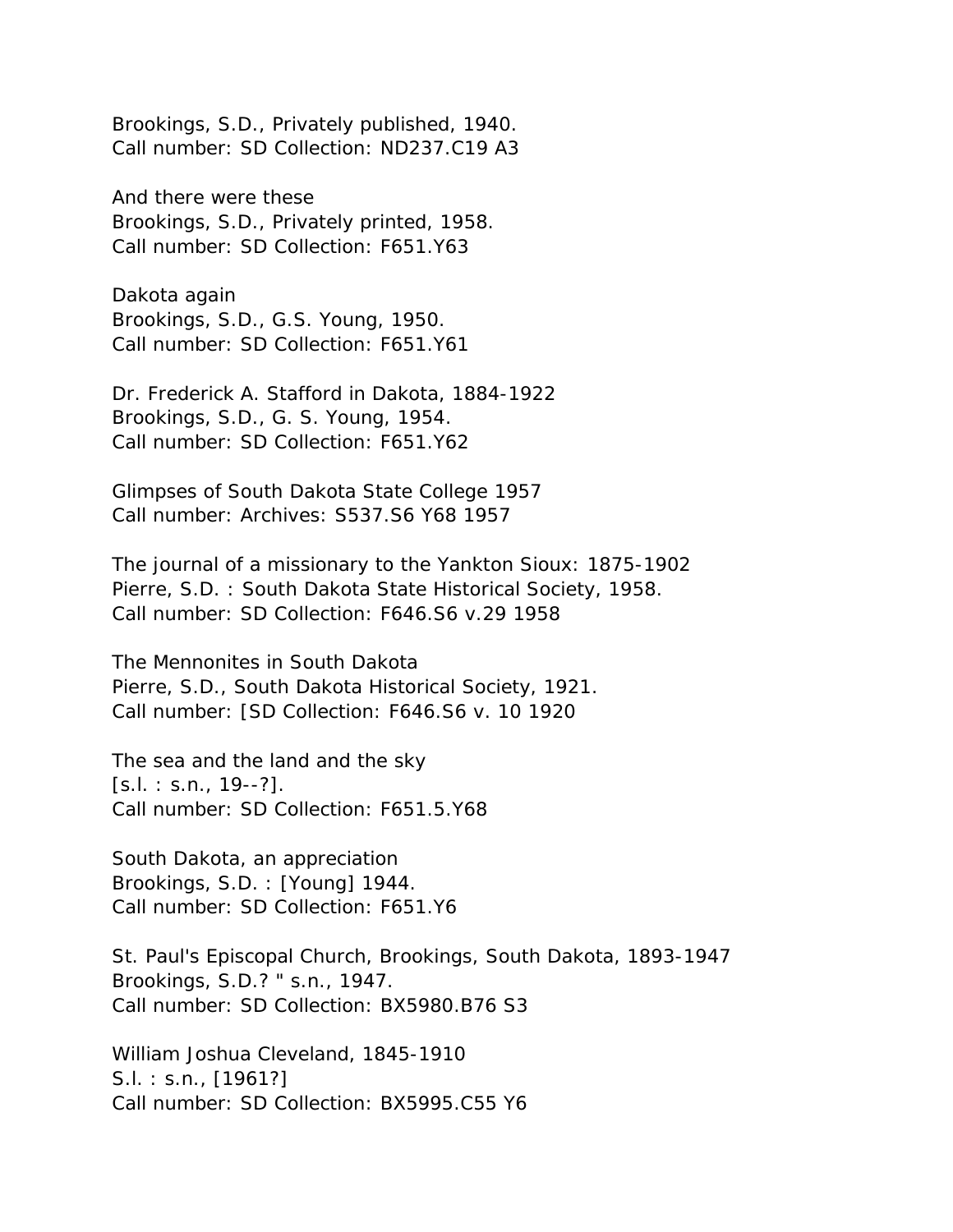# **Key Words**

American Association of University Women. Brookings Branch South Dakota State University -- Faculty Women's Club South Dakota State University -- History South Dakota -- History Young, Gertrude Stickney, 1883-1965

# **Administrative Information**

## *Conditions Governing Access*

This collection is open to researchers without restrictions. The materials in the Archives do not circulate and may be used in-house only.

Researchers conducting extensive research are asked to make an advance appointment to access archival material. Please call or e-mail prior to visiting the collection and indicate as much detail as possible about a particular topic and intended use.

South Dakota State University supports access to the materials, published and unpublished, in its collections. Nonetheless, access to some items may be restricted as a result of their fragile condition or by contractual agreements with donors.

### *Copyright note*

Copyright restrictions apply in different ways to different materials. Many of the documents and other historical materials in the Archives are in the public domain and may be reproduced and used in any way. There are other materials in the Archive carrying a copyright interest and must be used according to the provisions of Title 17 of the U.S. Code. The Archive issues a warning concerning copyright restrictions to every researcher who requests copies of documents. Although the copyright law is under constant redefinition in the courts, it is ultimately the responsibility of the researcher to properly use copyrighted material.

### *Arranged and Described by*

Elizabeth B. Scott, University Archivist, 1998 March 27.